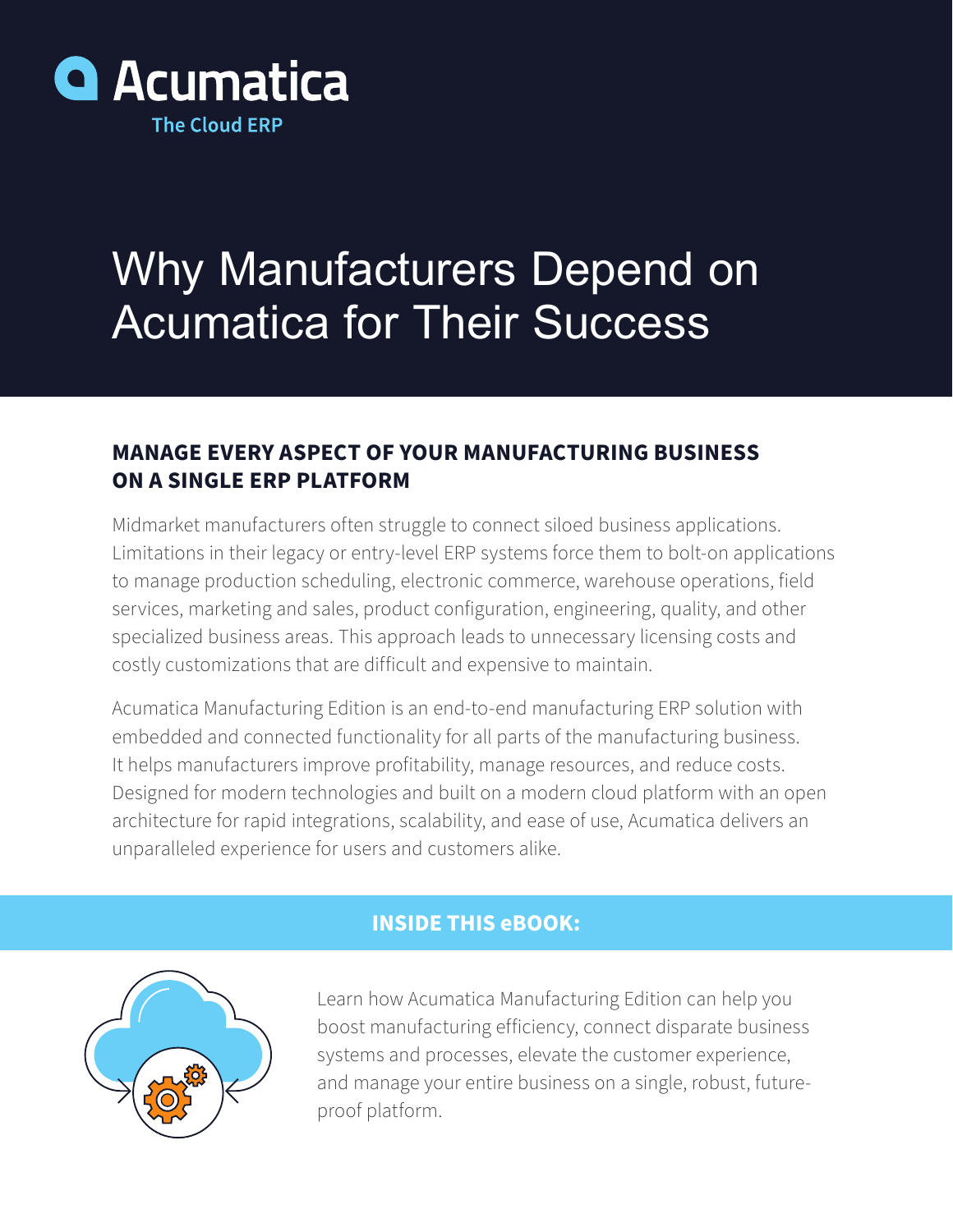# Unify processes with a comprehensive system designed for your industry

Disconnected systems cause a plethora of problems. Ballooning application fees are just the tip of the iceberg. Custom integration, and the associated maintenance, and support of multiple systems, burden IT departments. Limited integration and siloed systems propagate manual data entry and paper-based processes resulting in inaccurate and delayed information. This makes it impossible for manufacturers to get a clear picture of what is happening to make decisions to grow the business.





Acumatica Manufacturing Edition provides unique depth and breadth to manage front office and back office operations from financials to sales, inventory to manufacturing, and engineering to planning and scheduling. Grow sales with embedded CRM and commerce, capture data with native document management, and extend your business with project accounting and field services.

Now you can gain insights into every aspect of your operations to boost manufacturing efficiency, reduce costs, improve customer satisfaction, and make smarter, more proactive decisions.



## **BOOST MANUFACTURING EFFICIENCY**

Synchronize demand with purchasing and production. Maximize resources, reduce production times, and improve product quality with integrated systems and processes designed for your manufacturing industry.

## **IMPROVE DATA VISIBILITY AND ACCURACY**

Extract insights from your data to optimize inventory levels, improve production plans, identify quality issues, and streamline manufacturing operations. Monitor key performance indicators with dashboards and alerts.

## **REDUCE COSTS WITH ALL-IN-ONE FEATURES**

Acumatica includes embedded CRM, service management, project accounting, commerce, and other applications. Having all of these applications in a single ERP application minimizes license fees and costly custom integration for third-party bolt-on applications.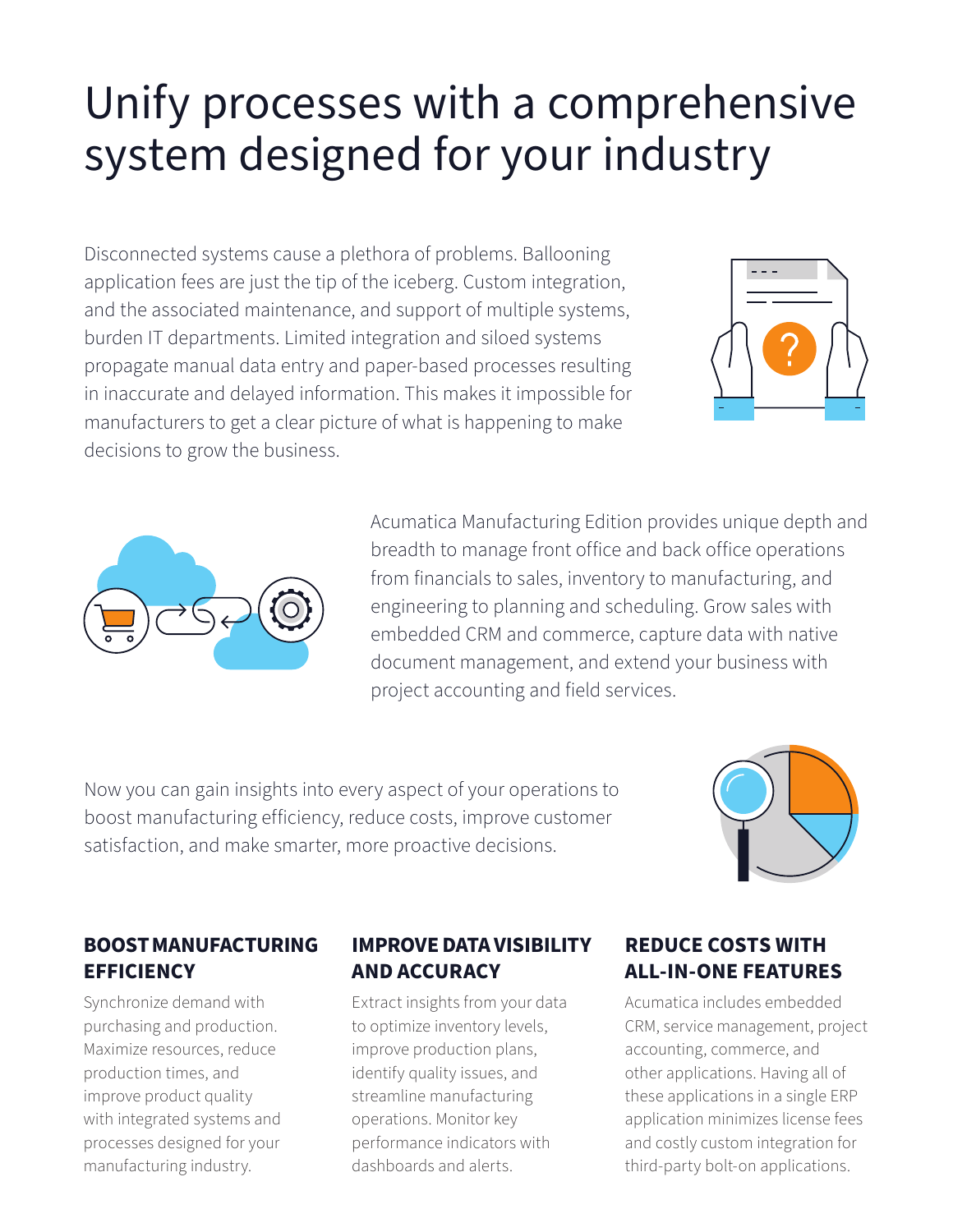With Acumatica, you will always know the health of your company's operations — from production to warehouse operations and financials — to help you make better decisions to grow your business.

> "When we talk about Acumatica, it's not just about accounting but about where we do all our business. We work in Acumatica and don't need to leave."

– SCOTT STARKWEATHER, PRESIDENT, BOULDER CREEK STONE



"By utilizing the manufacturing edition of Acumatica, we were able to determine verifiable product costs that allowed us to put together a pricing model. This increased our gross margin percentage dramatically."

– PAT TREFUN, CFO, OPFLEX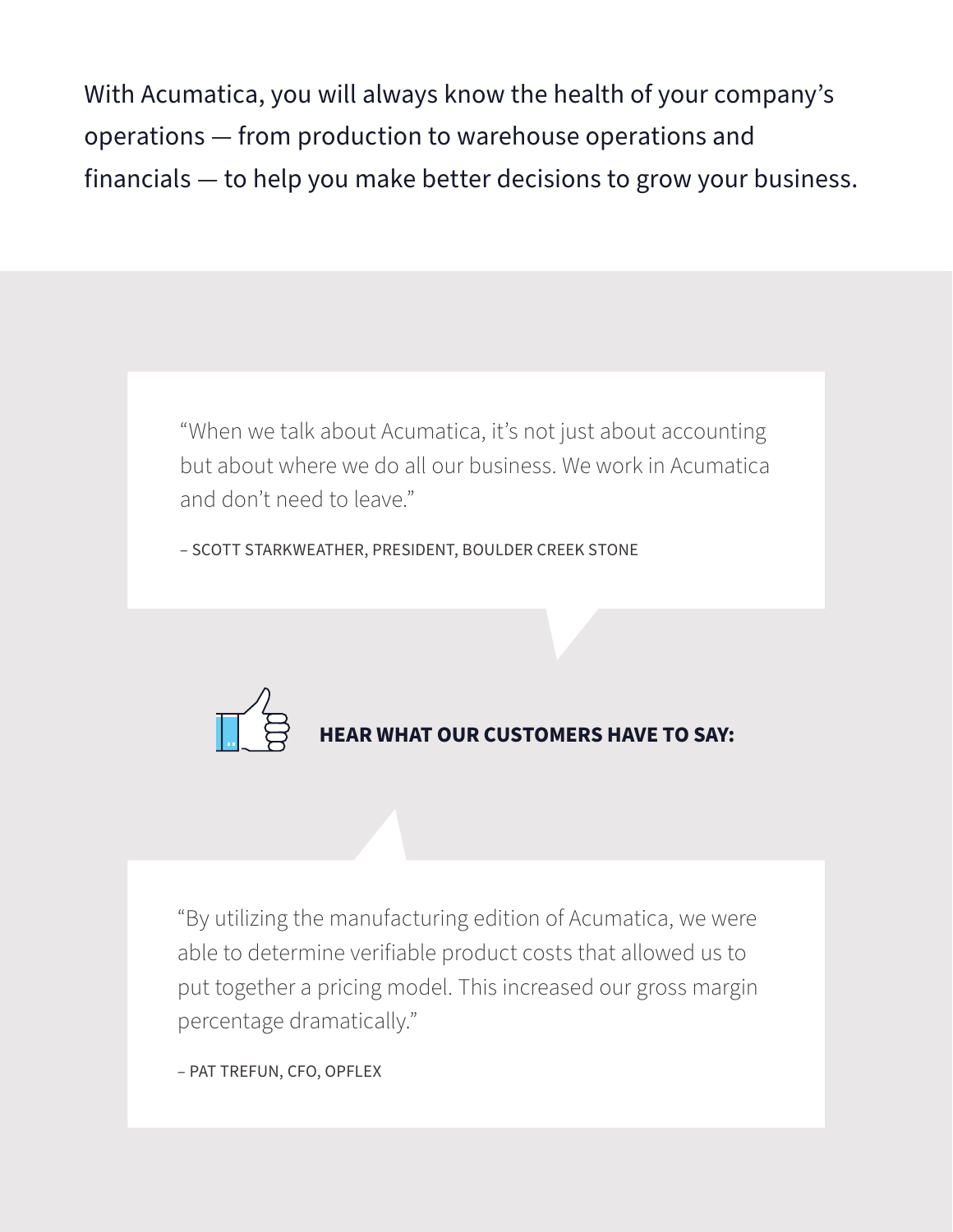## Improve Your Customer and User Experience

Inefficient manufacturing and business processes create unnecessary work for users and frustrate customers. This puts manufacturers at a severe disadvantage in today's highly competitive, global market.





Inefficiencies result in production delays, late or incorrect customer shipments, poor communication, and unhappy customers. This trickles down throughout the organization in the form of increased cost of goods sold, lower profit margins, and missed sales opportunities.

Acumatica Manufacturing Edition provides unmatched access to real-time information in the application, online through the secure customer portal, or via connected commerce storefronts. Automated data capture and configurable workflows reduce production and fulfillment cycles getting the right product to customers on-time. Embedded CRM streamlines the quote-to-cash cycle with automated customer communication providing a superior customer experience.



### **RETAIN CUSTOMERS**

Access to accurate information, streamlined processes, and automated communication allow manufacturers to deliver an exceptional customer experience. This results in happier, loyal customers who buy more products and services with less effort.

### **EMPOWER SELF-SERVICE**

Acumatica empowers customers with self-service access to information for account information or order creation. Setup automated notifications to let customers know when products ship, when returns are received, and when invoices and statements are available for download.

### **INCREASE SALES**

Automated workflows and embedded CRM improve estimate win rates. Connected field service and project accounting allow manufacturers to provide complementary services for a stronger and more profitable customer relationship.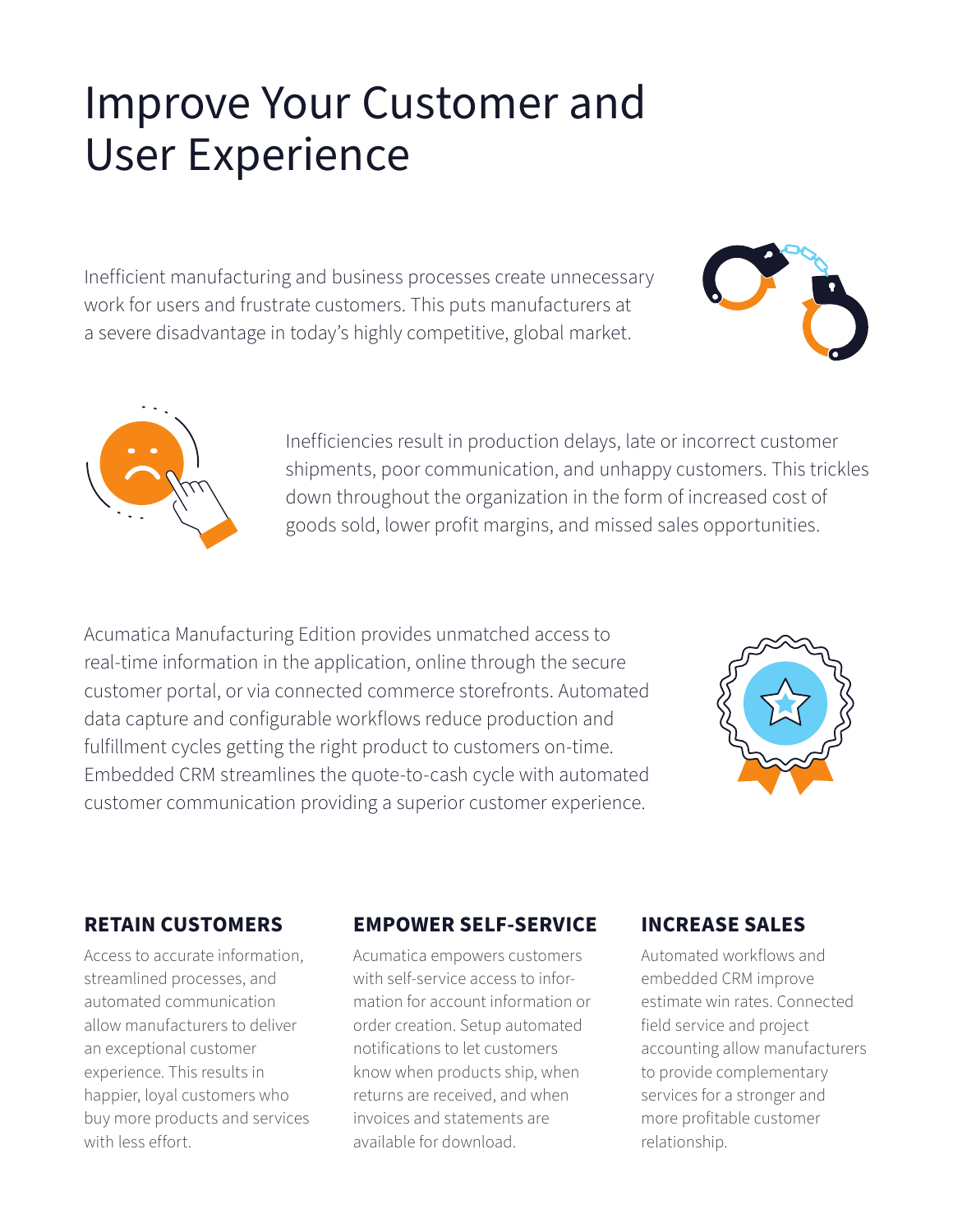With Acumatica, you empower employees with information to provide an exemplary customer experience. Differentiate from competitors with shorter lead times, lower prices, better quality, and complementary services.

> "We use the Acumatica Customer Management Suite religiously to track opportunities and leads, and what's going on with a contact, and we love that Acumatica integrates well with the Microsoft Office suite because we are also strong users of Excel, Power BI, and Outlook."

– PATRICK MADISON, CFO, KORPACK



"Everything has to be traceable because if anything goes wrong at the customer location, we need to know how to resolve it . . . Only Acumatica could allow us to integrate all of this information."

– DAVID GREEN, VICE PRESIDENT OF OPERATIONS, OFS INTERNATIONAL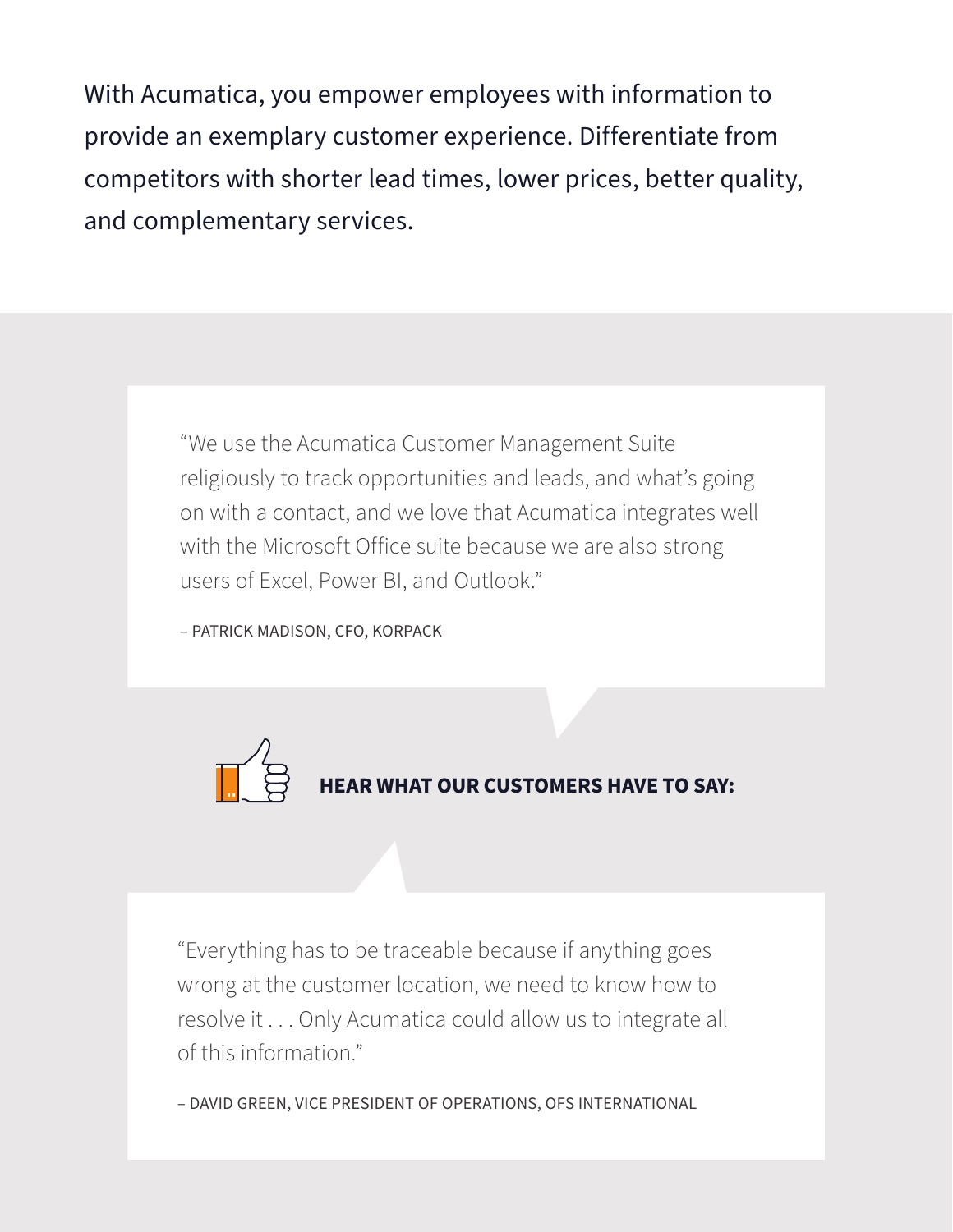Hear Acumatica customer stories on how their businesses depend on Acumatica Manufacturing Edition for their success.

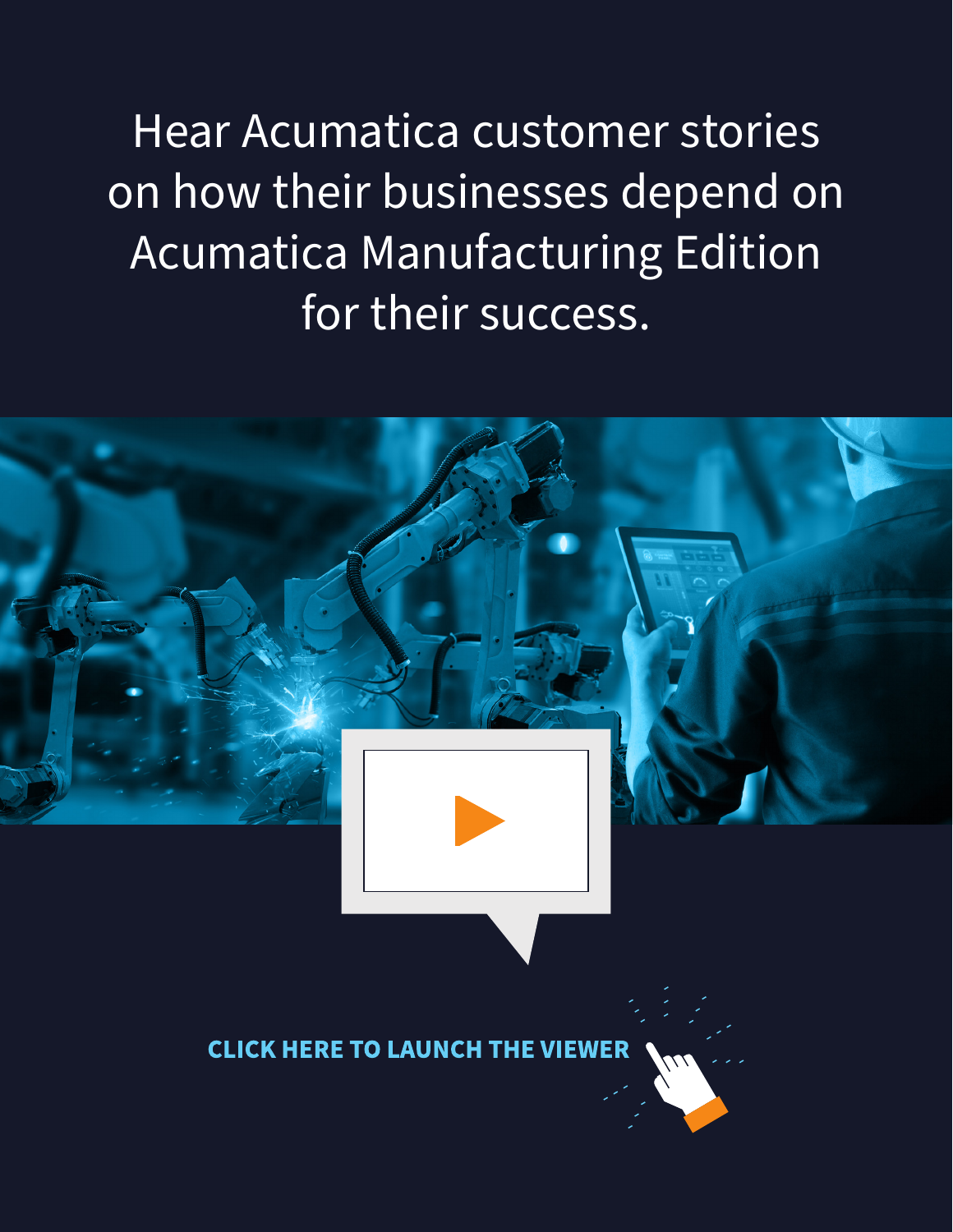# Prepare for the factory of the future with a modern and extensible ERP platform

Entry-level and legacy ERP systems lack features and connectivity tools to manage all areas of the business effectively. Connecting data from multiple systems is costly and difficult to maintain and support. Compatibility issues between systems limit your ability to adapt to modern technologies to drive improvements throughout the business.





Older technologies stifle growth and create islands of siloed data in disparate systems. Manual workarounds, spreadsheets, and paperbased processes create confusion due to missing, inaccurate, or untimely information.

Acumatica is a future-proof, cloud ERP platform designed for modern technologies with Open APIs to connect systems and data. This results in streamlined processes and improved visibility into operations and financials that allows you to:



- **Scale your business as you grow**
- **Adapt to changing customer and vendor requirements**
	- **Access business data anytime, anywhere, on any device**
- **Harness big data and analytics for deeper insights**
- **Integrate modern additive manufacturing and robotic technologies**

**Connect with machines and IIoT devices**

- **Monitor manufacturing processes in real-time**
- **Avoid costly customizations and integrations**
- **Tailor systems and processes to match the way you do business**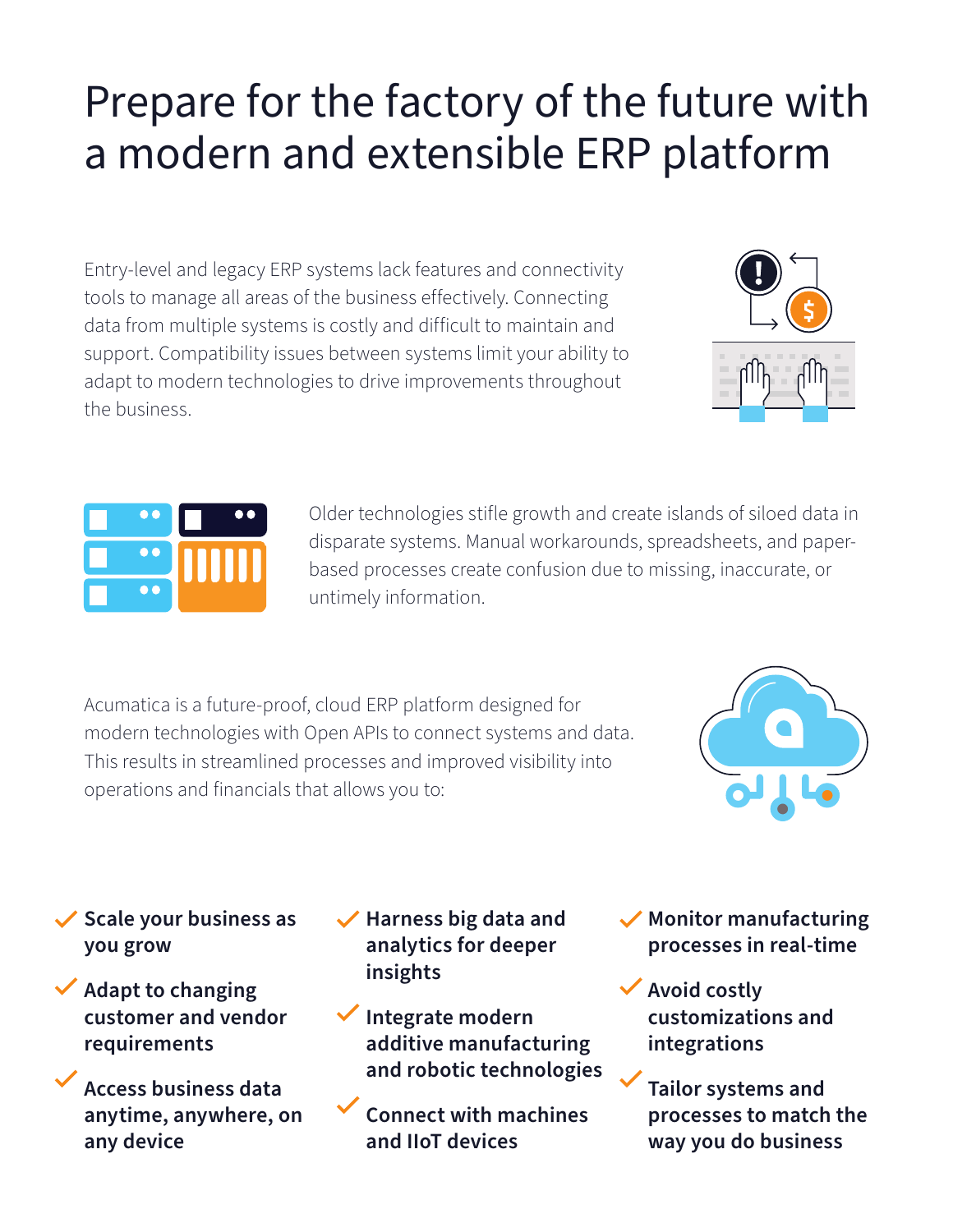Acumatica's enterprise-grade SOAP and REST APIs allow manufacturers to connect systems with low-code or no-code customizations to improve data accuracy, timeliness, and visibility throughout the organization.

"Acumatica has an open platform, which was a huge selling point. The company looks for outside innovation and to work with as many ISV's as possible to provide a multitude of solutions. We believe in that ethos because that's how we operate."

– FRANKLIN SHIRAKI, CFO, FIREWIRE SURFBOARDS



"The strength of Acumatica is that it's an open system that's flexible and integrates well with other applications. That gives us a lot of control to run our business the way we want."

– STEVE CATES, PRESIDENT, RAY ALLEN MANUFACTURING (PRIOR)